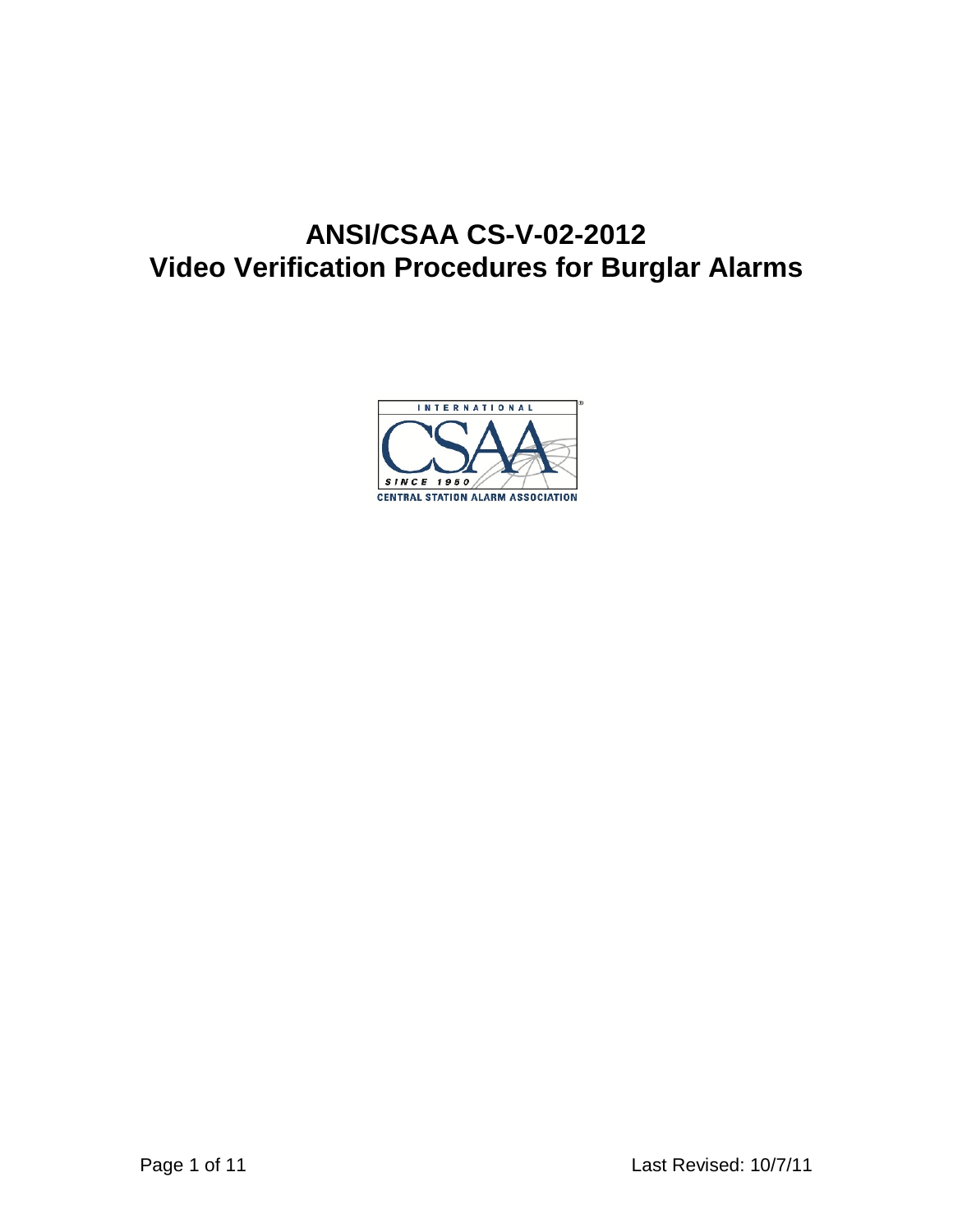|                                                       | 3              |
|-------------------------------------------------------|----------------|
|                                                       | 4              |
|                                                       | 6              |
|                                                       | 7              |
|                                                       | 7              |
|                                                       | $\overline{7}$ |
|                                                       | 9              |
| 4.1 Identification of a Video Verification System     | 9              |
| 4.2 Procedure for Alarm Signals Received from Systems | 9              |
|                                                       | 9              |
|                                                       | 10             |
|                                                       | 10             |
| 5 Recommended Video Implementation Techniques         | 10             |
|                                                       | 10             |
|                                                       | 10             |
|                                                       | 10             |
|                                                       | 11             |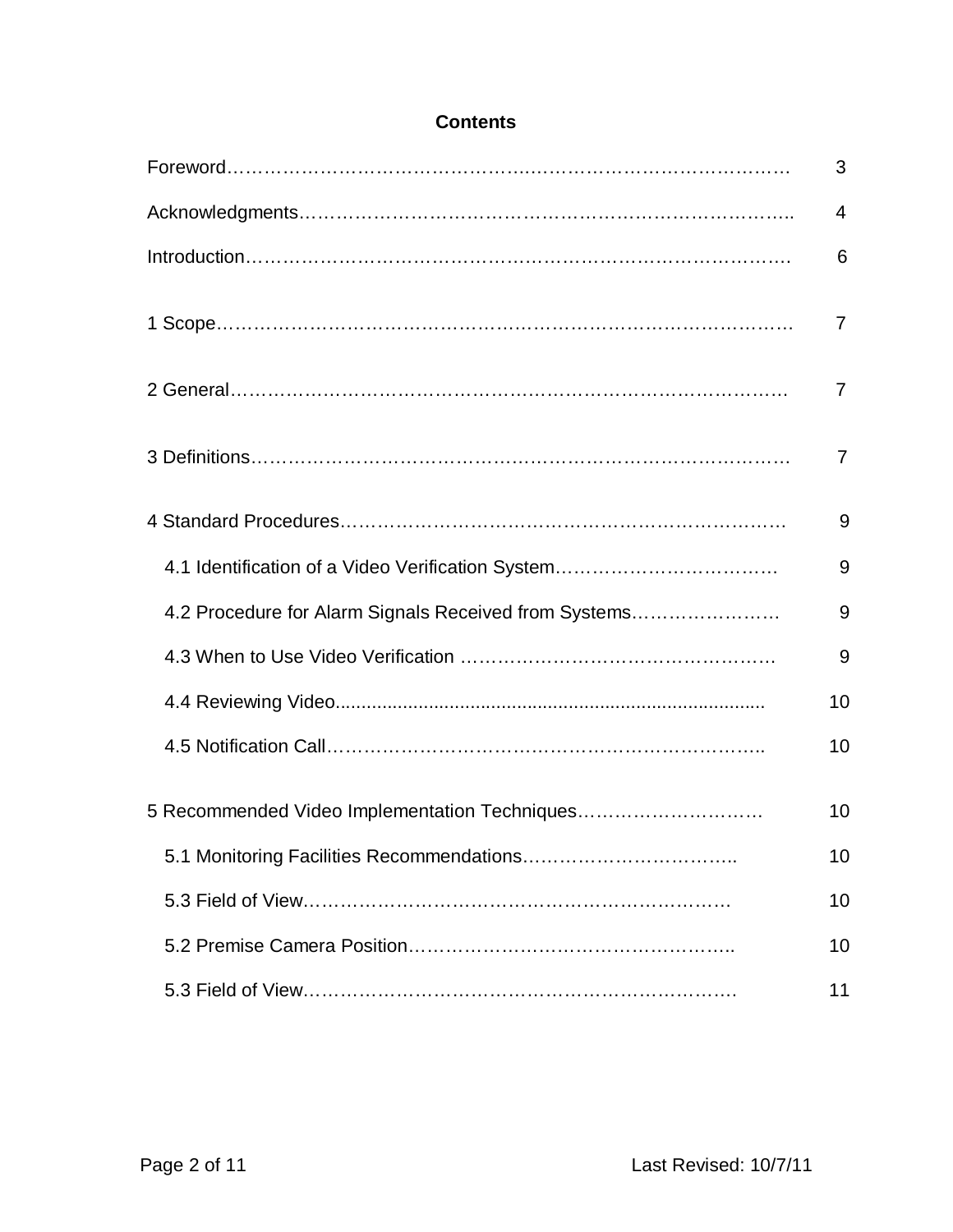## **Foreword**

This standards document is published by the Central Station Alarm Association (CSAA) and was developed and adopted by a consensus of industry volunteers in accordance with CSAA's standards development policies and procedures.

CSAA assumes no responsibility for the use, application or misapplication of this document. Industry members using this document, particularly those having participated in its development and adoption, are considered by CSAA to have waived any right they might otherwise have had to assert claims against CSAA regarding the development process of this standard.

CSAA reserves the right to revise this document at any time. Because CSAA policy requires that every standard be reviewed periodically and be revised, reaffirmed, or withdrawn, users of this document are cautioned to obtain and use the most recent edition of this standard. Current information regarding the revision level or status of this or any other CSAA standard may be obtained by contacting CSAA.

Requests to modify this document are welcome at any time from any party, regardless of membership affiliation with CSAA. Such requests, which must be in writing and sent to the address set forth below, must clearly identify the document and text subject to the proposed modification and should include a draft of proposed changes with supporting comments. Such requests will be considered in accordance with CSAA's standards development policies and procedures.

Written requests for interpretations of a CSAA standard will be considered in accordance with CSAA's standards development policies and procedures. While it is the practice of CSAA staff to process an interpretation request quickly, immediate responses may not be possible since it is often necessary for the appropriate standards subcommittee to review the request and develop an appropriate interpretation.

Requests to modify a standard, requests for interpretations of a standard, or any other comments are welcome and may be sent to:

Central Station Alarm Association, 8150 Leesburg Pike, Suite 700, Vienna, VA 22182; phone: 703-242-4670; [www.csaaintl.org.](http://www.csaaintl.org/)

This document is owned by the Central Station Alarm Association and may not be reproduced, in whole or part, without the prior written permission from CSAA.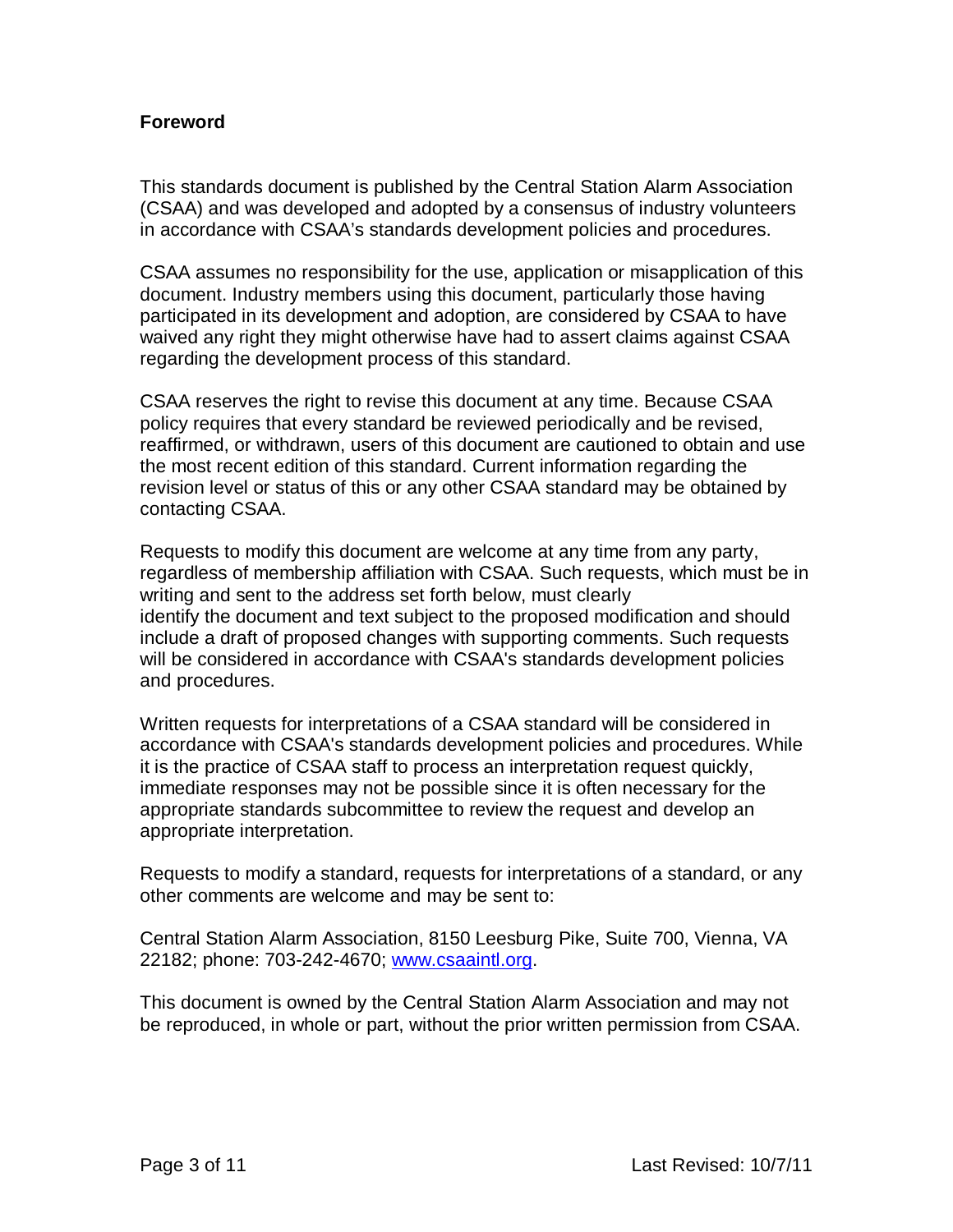## **ACKNOWLEDGEMENTS**

| <b>CSAA Standards Chairman:</b>  | Louis T. Fiore, L.T. Fiore, Inc.                 |
|----------------------------------|--------------------------------------------------|
| <b>CSAA Committee Chairman:</b>  | James McMullen, C.O.P.S. Monitoring              |
| <b>CSAA Staff Administrator:</b> | Stephen P. Doyle, Executive Vice President, CSAA |

| Company                   | <b>First Name</b> | <b>Last Name</b> |
|---------------------------|-------------------|------------------|
| A-1 Security              | Bud               | Wulforst*        |
| <b>ADT</b>                | Larry             | Dischert*        |
| ADT                       | Tom               | Nakatani*        |
| <b>ADT</b>                | <b>Brooke</b>     | Smith*           |
| American Alarm            | <b>Dick</b>       | Sampson          |
| Bay Alarm Company         | Shane             | Clary            |
| Burns & Levinson, LLP     | Gil               | <b>Breiman</b>   |
| <b>COPS Monitoring</b>    | Jim               | McMullen*        |
| D <sub>3</sub> Data       | David             | <b>Boyce</b>     |
| D <sub>3</sub> Data       | Don               | St. Mary         |
| Diebold                   | Mark              | <b>Burnett</b>   |
| Diebold                   | Steve             | Ipson            |
| <b>DMP</b>                | Terry             | Shelton          |
| <b>DSC</b>                | Kevin             | <b>Harris</b>    |
| <b>DSC</b>                | Sascha            | Kylau            |
| <b>DSC</b>                | Dan               | Nita             |
| <b>Emergency 24</b>       | Patrix            | Deveraux*        |
| <b>Emergency 24</b>       | Kevin             | McCarthy         |
| Honeywell                 | <b>Bridget</b>    | Lehmann          |
| Honeywell                 | Jed               | McComber         |
| Knight Security Center    | Christopher       | <b>Baskin</b>    |
| Optex, Inc.               | Scott             | Simmons          |
| Oz Vision                 | Shahar            | <b>Belkin</b>    |
| Oz Vision                 | Avi               | Lupo*            |
| Oz Vision                 | Tim               | Root             |
| Richard Hahn & Associates | Richard           | Hahn             |
| Salitent Systems          | Per               | Hanssen          |
| <b>Security Solutions</b> | Peter             | Orvis*           |
| Sonitrol                  | Frank             | Minni            |
| Teldat                    | Agustin           | Munoz            |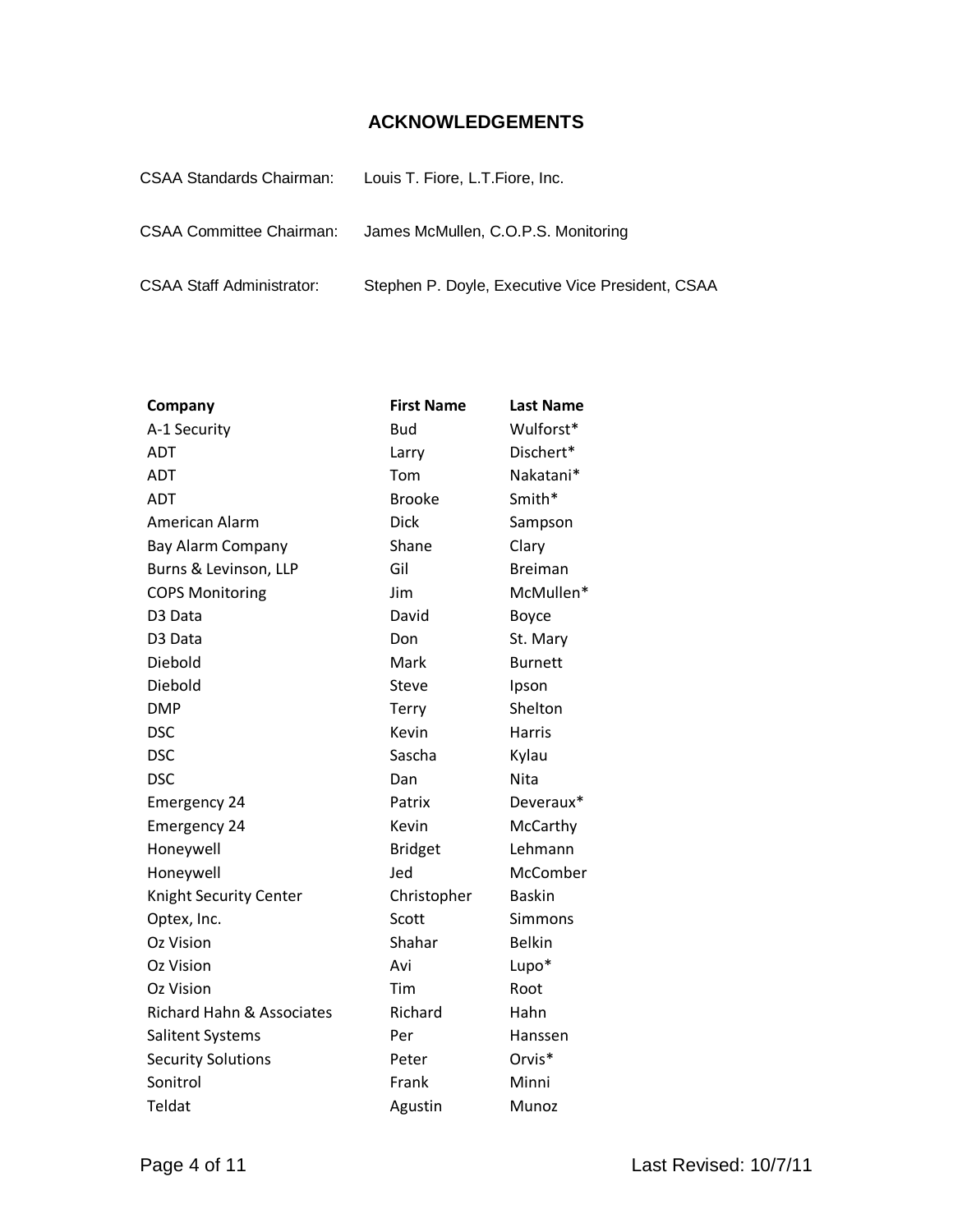| <b>Tyco</b>            | Bernie | Worst*       |
|------------------------|--------|--------------|
| UL                     | Steven | Schmit       |
| <b>Vector Security</b> | Rick   | Simpson*     |
| Wayne Alarm Company    | Ralph  | Sevinor      |
|                        | George | <b>Brody</b> |
|                        | Rod    | Coles        |
|                        | David  | Ella         |
|                        | Lou    | Fiore        |
|                        | John   | Judd         |
|                        | Gary   | Kallman      |
|                        | Mike   | Sheehan      |

*\*Indicates active members.*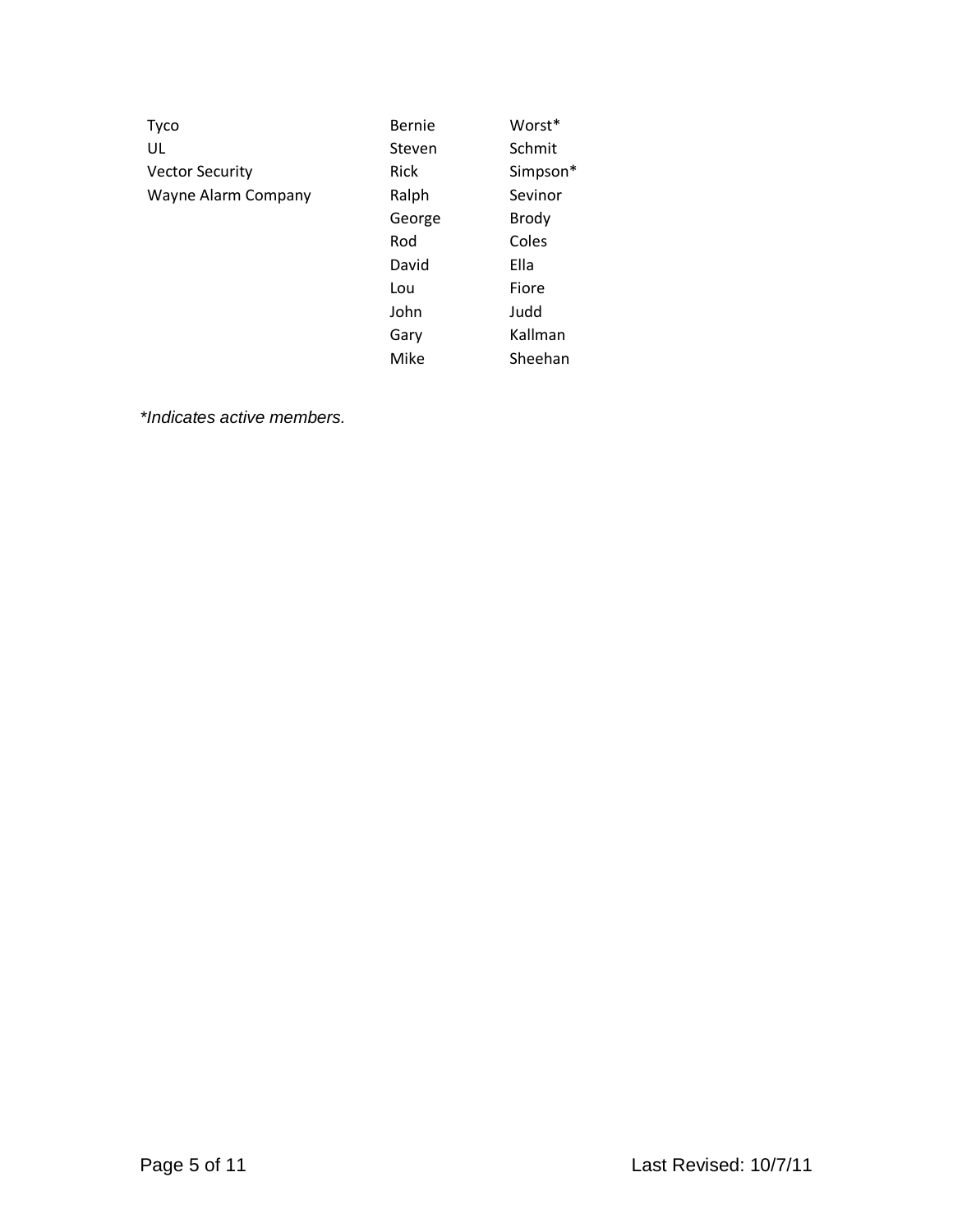## **CS-V-02 Video Verification Procedures for Burglar Alarms**

#### **Introduction**

This standard defines methods for using video as just one of many different technologies by which false dispatches can be reduced. It has been proven that verification of alarm signals regardless of the method used by a monitoring central station will considerably reduce false dispatches to municipal authorities or others responsible to take such like actions.

This standard focuses on how to use video to verify alarm signals and to increase the possibility of visually identifying the source of the alarm event. While it is a goal of this standard to help in reducing the number of false dispatches; it also is a goal to provide enhanced information when available and when an alarm needs to be reported to authorities.

While there are a multitude of positive applications for video surveillance, and though it may be useful in selective alarm system accounts, it is not effective in enough scenarios to use as a global dispatch reduction tool, and shall not be a requirement for police dispatch alone.

The field of Video Verification is an evolving technology. It is not the intent of this standard to prohibit or limit new verification technologies or advancements provided the minimum requirements in this standard are met.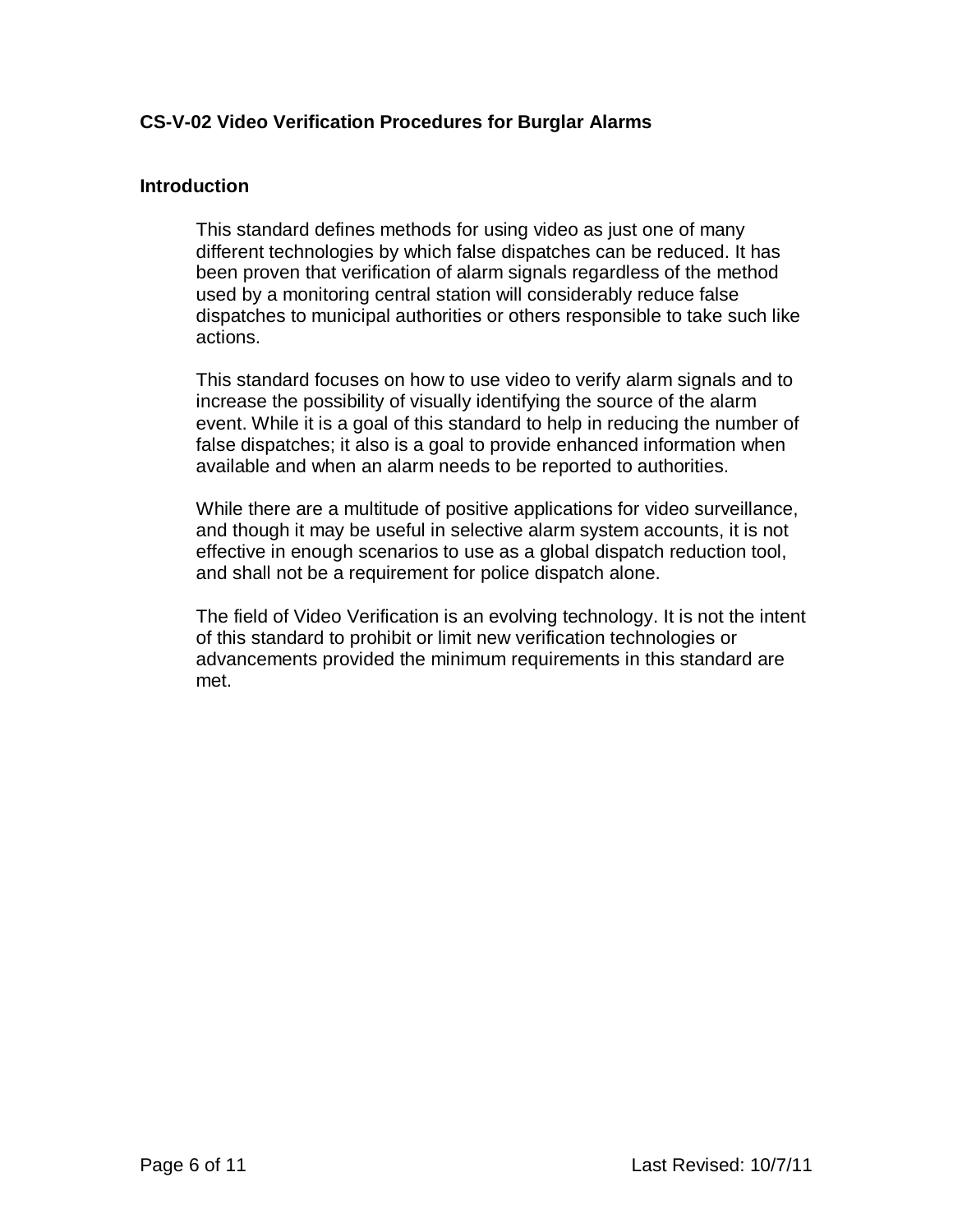## **Alarm Verification and Notification Procedures**

#### **1 Video Verification Scope**

This standard has been prepared under the direction of the Security Industry Standards Council (SISC) members with the participation of the Central Station Alarm Association (CSAA) members, and the Security Industry Association (SIA) members.

The standard is recommended for use by alarm monitoring facilities and by State and Local governments as a minimum industry standard for good practice in the use of video for alarm monitoring applications to aid in alarm verification.

New technologies and efforts to reduce false alarms through other enhanced verification techniques have led to this standard. In summation video verification shall be considered one of the methods used by the industry to enhance existing verification techniques but not as a standalone requirement in order to request police response.

#### **2 General**

If differences exist between this standard and other written Special Instructions with the monitored premises; the Special Instructions shall take precedence.

## **3 Definitions**

## **3.1 Alarm Verification - reference ANSI/CSAA CS-V-01**

#### **3.2 Video Verification**

Video Verification is the pairing of video data with alarm events generated from protected premises. This pairing may assist in determining the response protocol to be followed for the alarm event.

#### **3.3 Standard Verification - reference ANSI/CSAA CS-V-01**

## **3.4 Enhanced Verification - reference ANSI/CSAA CS-V-01**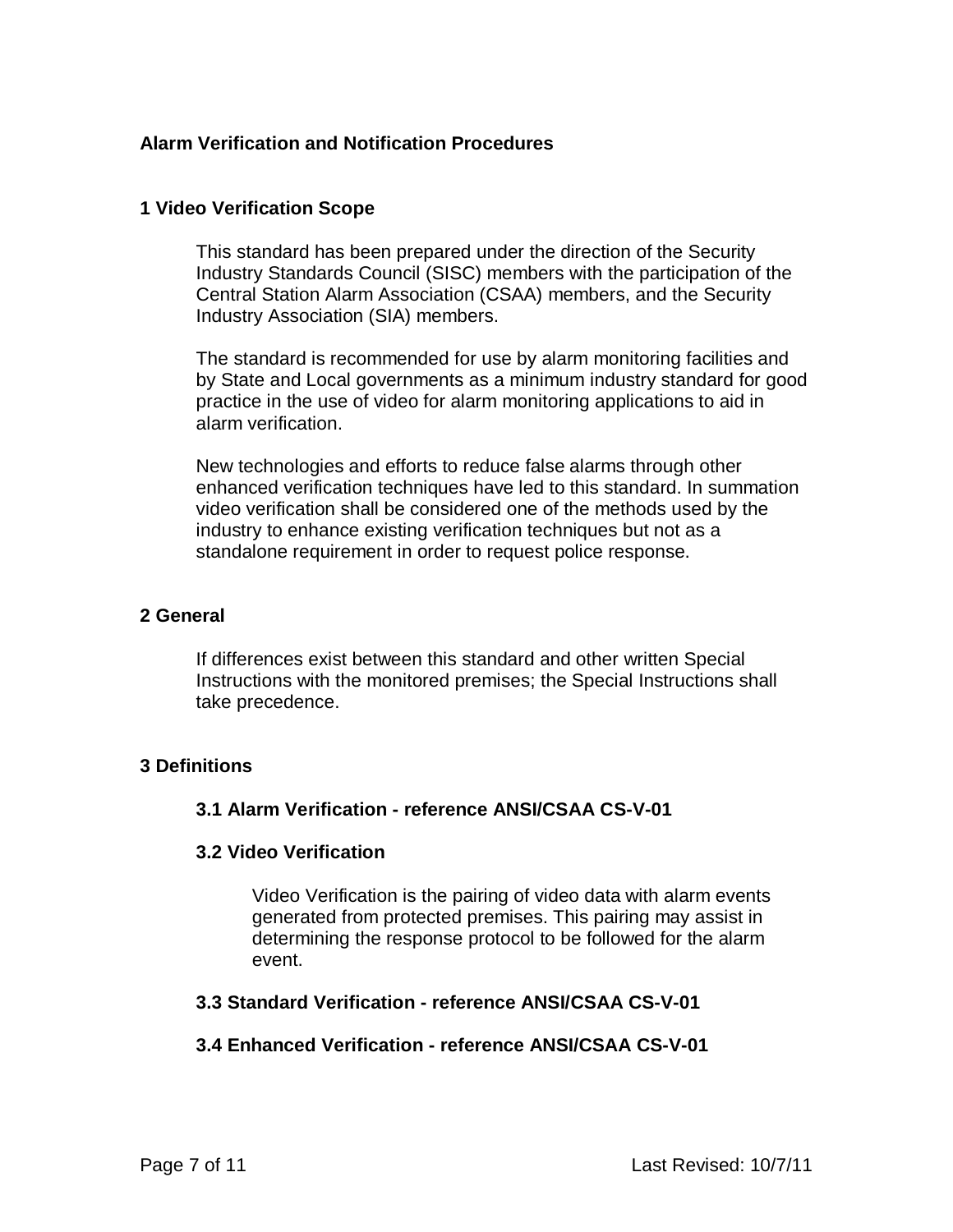#### **3.5 Remote Video Investigation**

Remote Video Investigation is the procedure where monitoring facility personnel uses a live video connection or recorded video clips, pictures, and other data to remotely view the premises as a follow up method after an alarm event has been transmitted. The viewing of video and associated information of the premises occurs after the initial alarm. In effect the facility personnel may or may not be viewing the actual activity that initiated the alarm but are reviewing the video information provided after receiving the alarm event in an attempt to observe activity that may provide information about the alarm event. This method can add information to the Alarm Verification but is not considered verifying an alarm as the video may not contain information that is captured at the time of the alarm or directly associated with the alarm event.

## **3.6 Captured Video Information**

Captured Video is associated video information aligned with the alarm event and/or identified by the monitoring facility personnel while viewing video. Examples include the following: the presence of video aligned with the alarm, the identification of a human or humans, or any other information germane to the alarm scene (broken window, smashed door, or other physical characteristics) at the time of the alarm event.

#### **3.7 Special Instructions**

A written, separate document from the monitoring contract document, that specifies a specific set of instructions to be followed in the event of an alarm, between the monitored premises and the alarm/monitoring company. This may also be made available to the operator on screen automatically on activation of the alarm.

## **3.8 Notification Call - reference ANSI/CSAA CS-V-01**

## **3.9 Captured Frame Video**

The minimum number of alarm event frames made available to the operator shall be that necessary on each alarm for a reasonable person to successfully identify the cause of the alarm.

In applications in which video capture, recording and transmission cannot be assured to begin within 300 milliseconds (300msec) of the actual time of the alarm event, then at least 2 (two) frames shall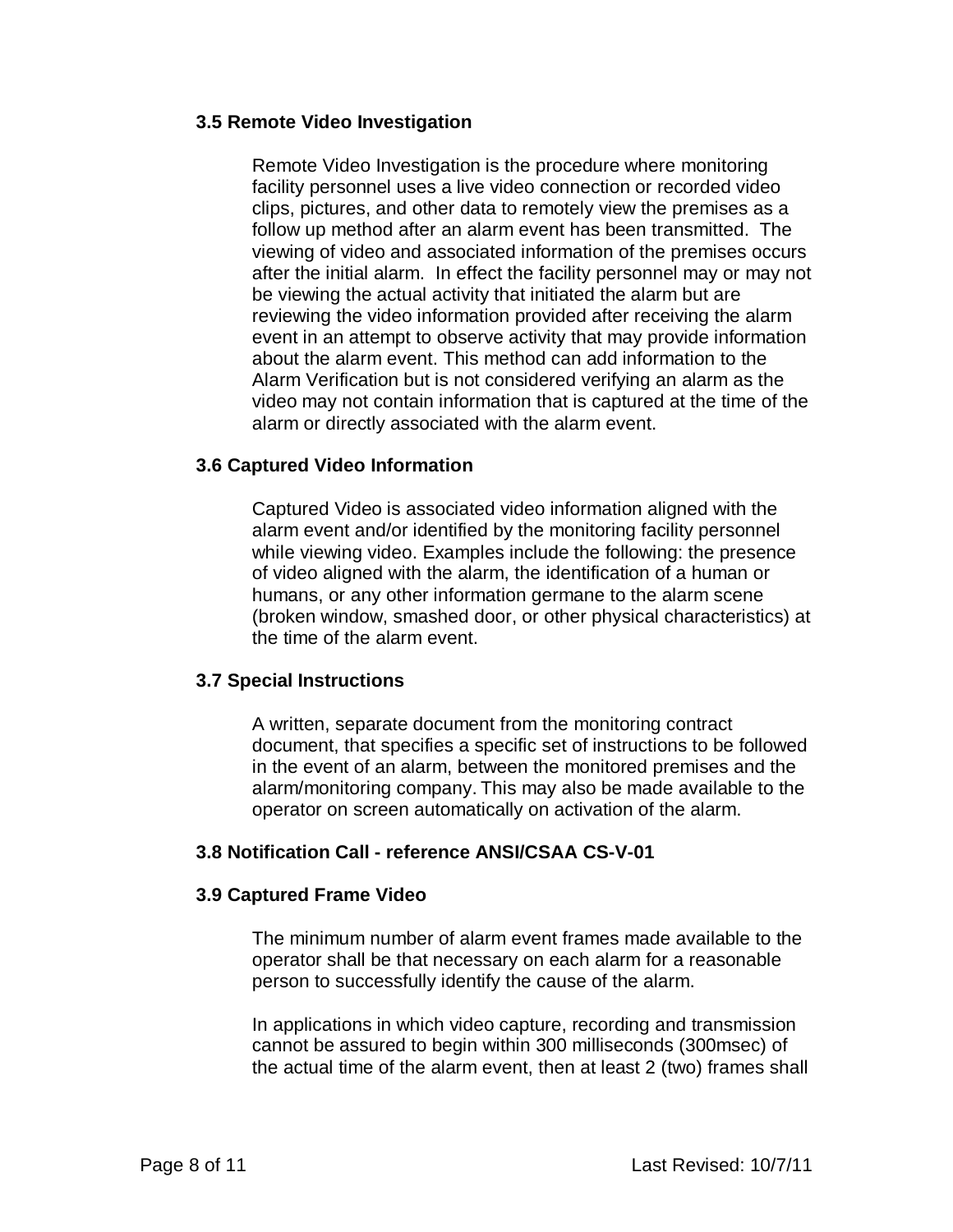be captured before the event, 1 (one) at the time of the event and 2 (two) after the event.

The minimum amount of time of captured video shall be 5 (five) seconds.

As an example if the minimums are implemented, at least 5 frames of captured video spanning five seconds starting no more than 100 milliseconds after the actual alarm event will be captured and transmitted. Alternately, in applications where the time between alarm initiation and recording of the first of the required five frames cannot be assured to be within 100 milliseconds, then 5 (five) frames would be distributed over 5 (five) seconds – (1 (one) second between full frames) with two frames containing pre alarm video, the event frame being the third, and two frames of post event video

## **4 Standard Video Verification Procedures**

## **4.1 Identification of a Video Verification System**

Each alarm signal with Video Verification shall be identified by the monitoring facility personnel that additional video information is associated with the standard alarm signal received. The use of Video Verification shall only be used to enhance other alarm verification methods.

## **4.2 Procedure for Alarm Signals Received from Systems**

In accordance with ANSI/CSAA CS-V-01 standard, unless Special Instructions exist, the monitoring facility personnel shall make contact with the protected premises for authorized identification and verification upon receiving an alarm unless the cause of the alarm can be ascertained with a degree of certainty by the operator through use of the received pre-recorded or live video.

## **4.3 When to Use Video Verification**

Video information shall be combined with other verification techniques to identify personnel or zone patterns that may verify that no emergency exists.

Video information does not need to be considered in the case when an alternative method of verifying that no emergency is present supersedes the viewing of the video, such as if the initial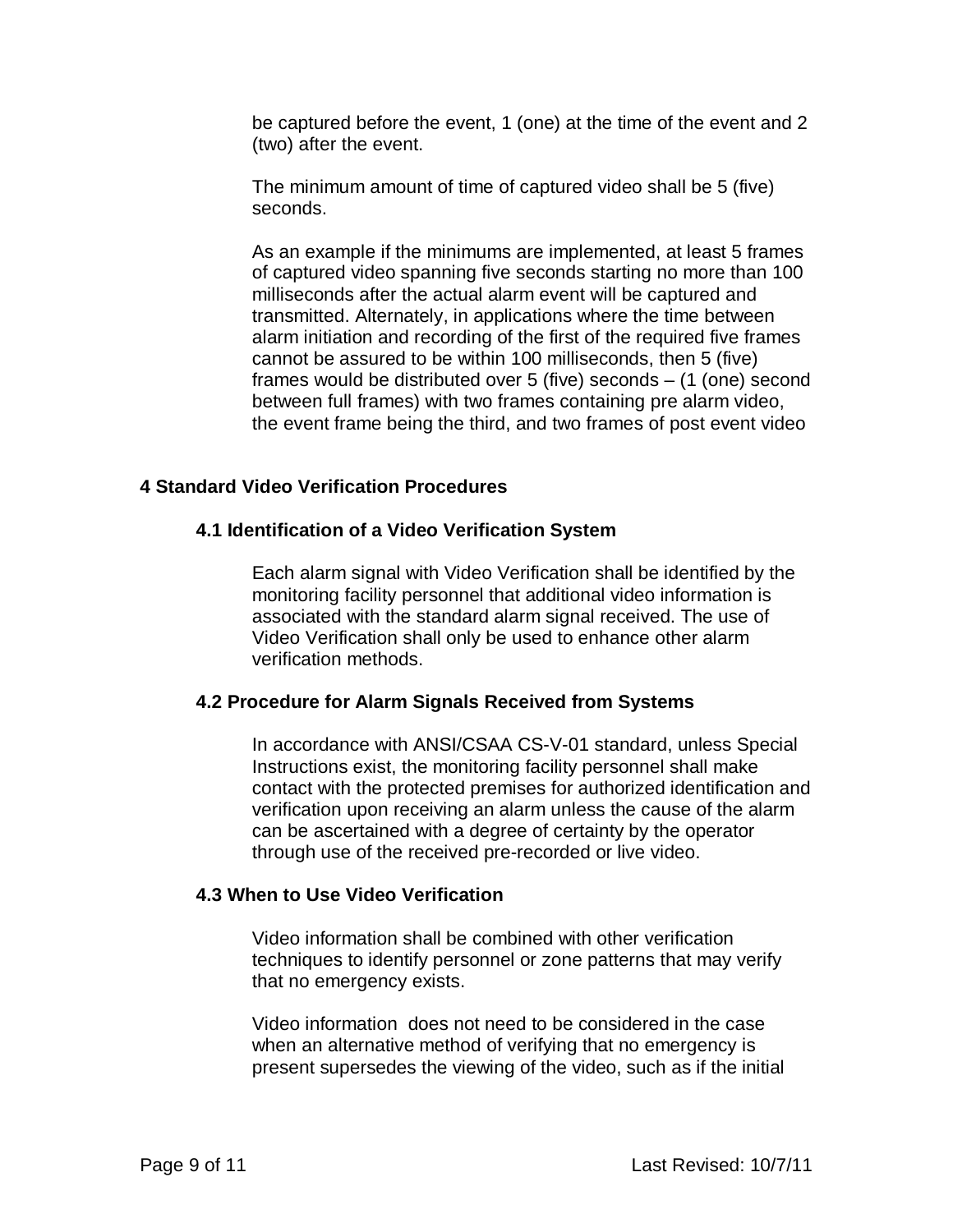contact with the protected premise finds authorized personnel at the premises and/or the person states that no emergency exists.

#### **4.4 Reviewing Video**

Video information will be reviewed by the monitoring facility prior to initiating a Notification Call if no other approved alternative method can verify that an emergency does not exist

#### **4.4.1**

Monitoring facility personnel should spend no more than 2 minutes reviewing video information and attempt to verify.

## **4.4.2**

If the video feed is unavailable or not viewable, monitoring facility personnel should proceed with alternate verification methods.

## **4.5 Notification Call**

The Notification Call detail will include information that has been reviewed by the monitoring facility personnel to indicate whether or not there is Captured Video Information associated with the alarm event; to indicate information has been gathered to indicate if an emergency exists. The details shall include a statement to the effect that the protected premises does support Video Verification but either no video was associated with the alarm or the Captured Video Information did not reveal conclusive information about the alarm.

## **5 Video Implementation Techniques**

The quality of the video received shall be of a nature that a person will at a minimum, be able to decipher between a human and non-human based on the attributes of human form or any other information germane to the alarm scene (broken window, smashed door, or other physical characteristics) at the time of the alarm event.

#### **5.1 Monitoring Facilities**

It is recommended that the Captured Video be transmitted and available to the monitoring facility when the alarm event is